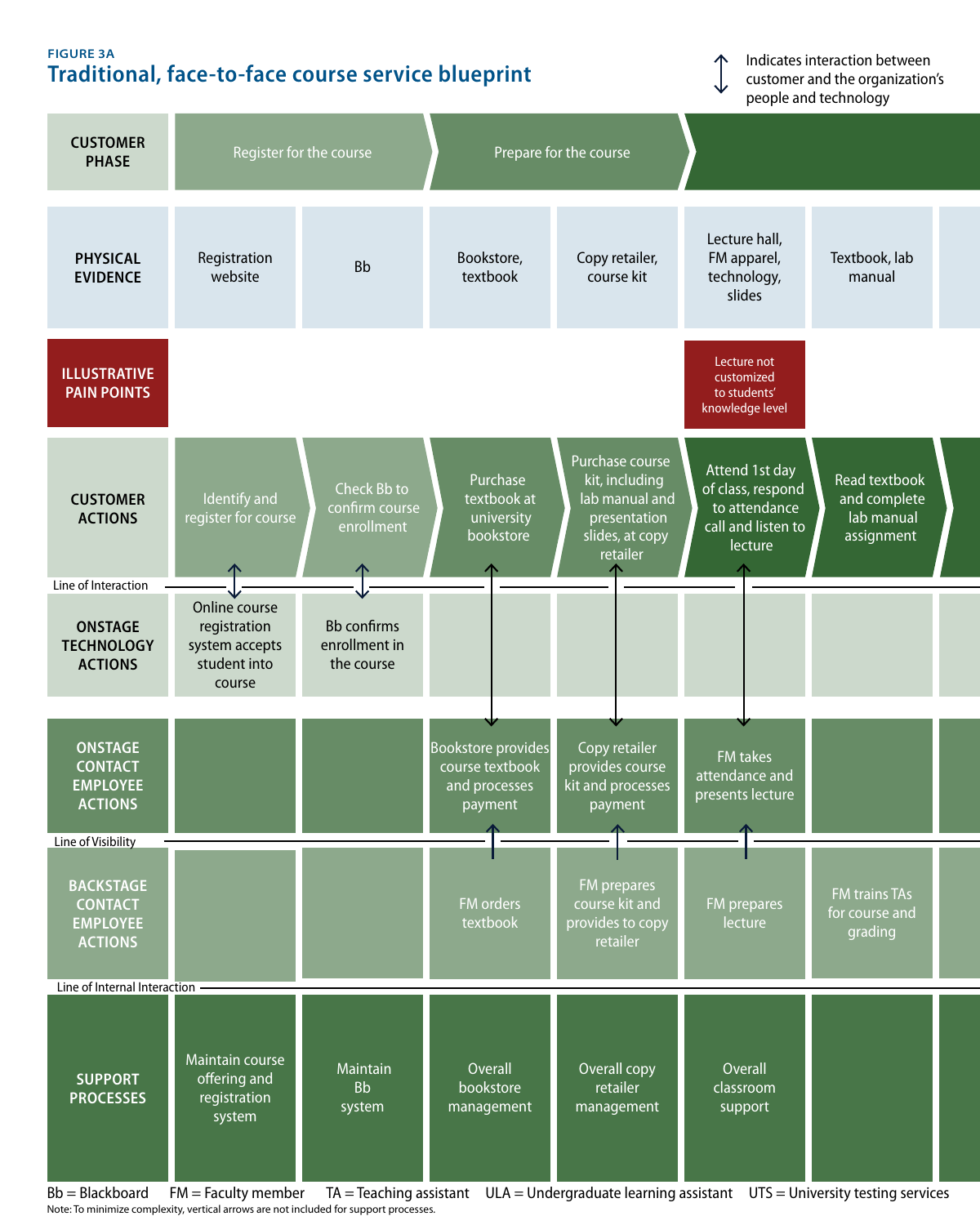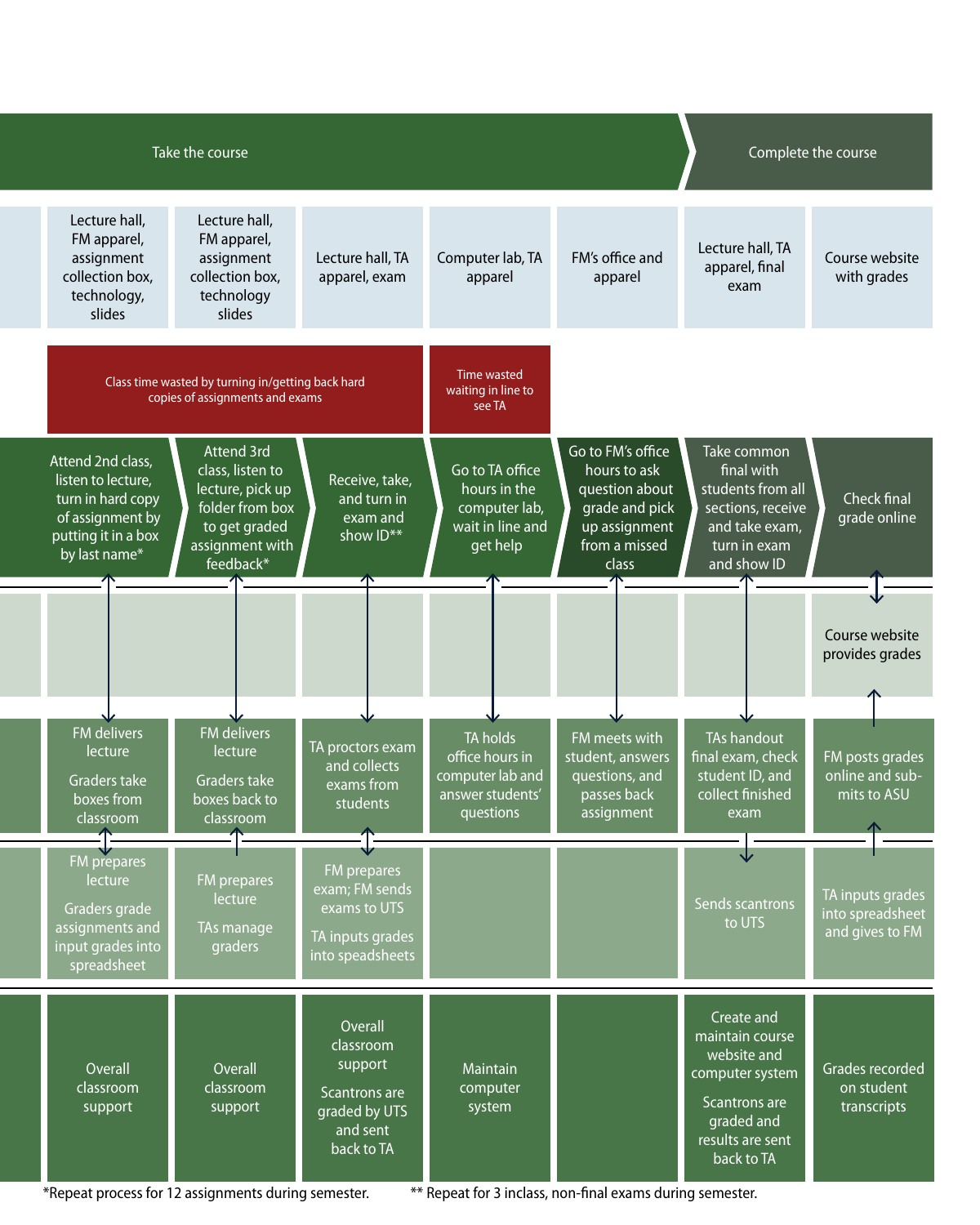## **Figure 3b Redesign to an online and hybrid course service blueprint**

Indicates interaction between customer and the organization's people and technology



Note: To minimize complexity, vertical arrows are not included for support processes.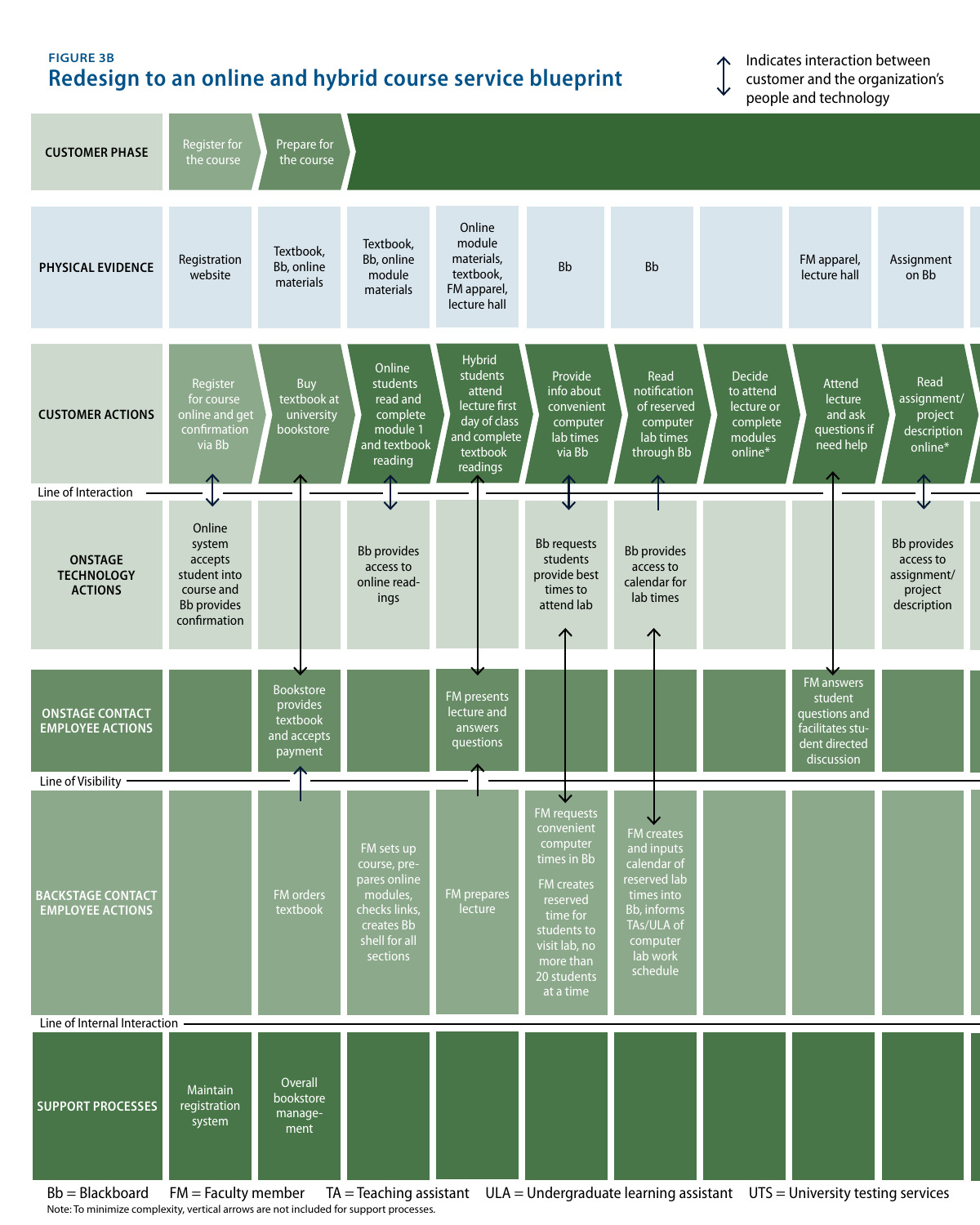

\*Multiple self-guided learning assignments, major projects, and online exams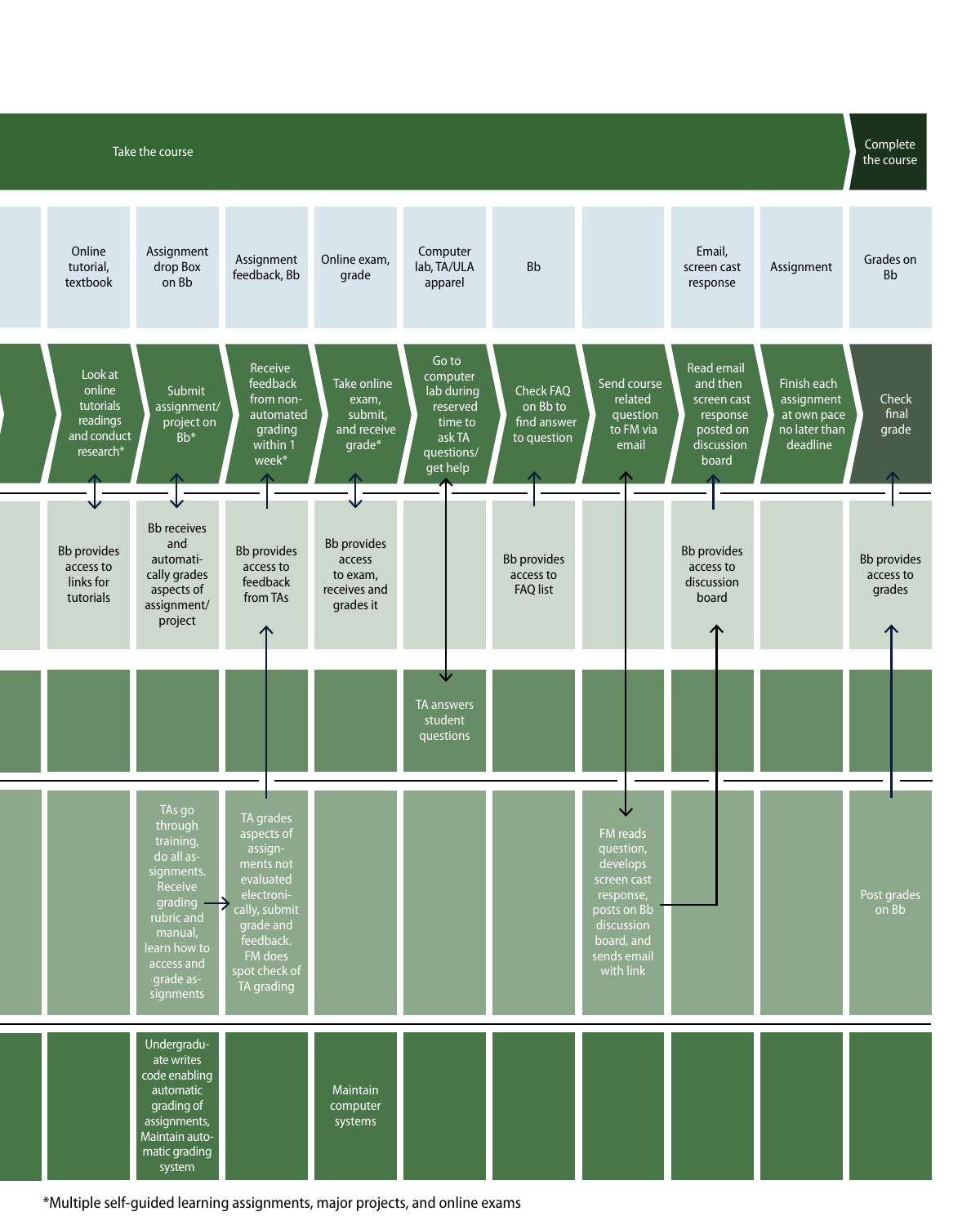## **Figure 4 Financial aid process service blueprint**

Indicates interaction between customer and the organization's people and technology



\*From high schools, universities, and other sources.

Note: Various support processes span the blueprint, including human resource and training management and database creation and maintenance. To minimize complexity, vertical arrows are not included for support processes.